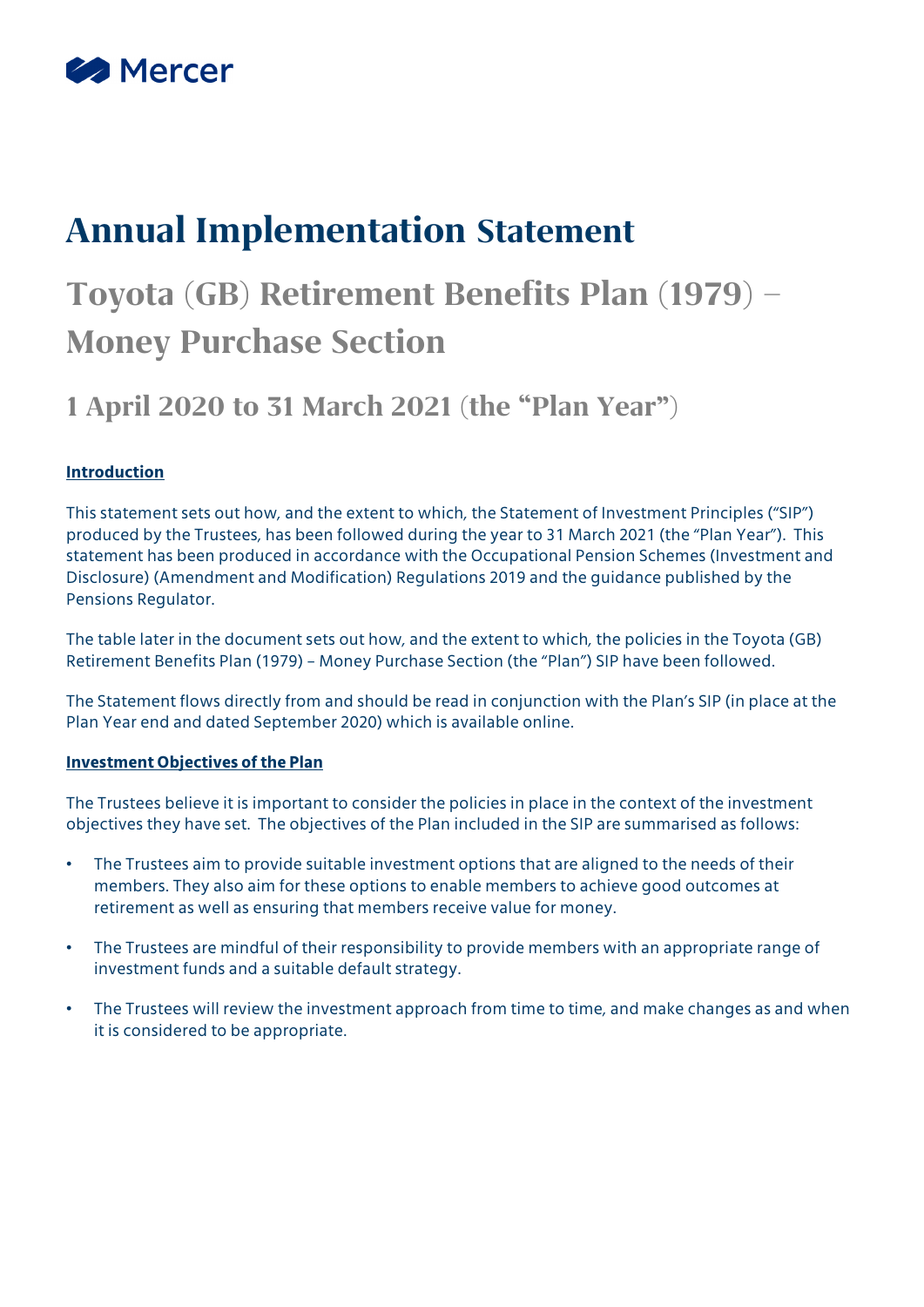#### Page 2

The policies set out in the SIP are intended to help meet the overall investment objectives of the Plan. Detail on the Trustees' objectives with respect to the default investment strategy and the self-select fund range are contained in the SIP.

#### **Review of the SIP**

During the year to 31 March 2021, the Trustees reviewed the Plan's SIP and a revised SIP was signed on 16 September 2020. The SIP was updated to reflect new requirements under The Occupational Pension Scheme (Investment and Disclosure) (Amendment) Regulations 2019 relating to the following:

- How arrangements with the asset managers incentivise the asset managers to align their investment strategy and decisions with the Trustees' policies as set out in the SIP.
- How those arrangements incentivise the asset managers to make decisions based on assessments about medium to long-term financial and non-financial performance of an issuer of debt or equity and to engage with issuers of debt or equity in order to improve their performance in the medium to long-term.
- How the method (and time horizon) of the evaluation of asset manager's' performance and the remuneration for asset management services are in line with the Trustees' policies mentioned in the SIP.
- How the Trustees monitor portfolio turnover costs incurred by the asset manager and how they define and monitor targeted portfolio turnover or turnover range.
- The duration of arrangements with the asset managers.

In addition, the SIP was updated following the changes made to the Plan's investment strategy in April 2020, as outlined below.

#### **Investment Strategy Review**

The Plan's investment strategy was last reviewed on 4 December 2018 and was implemented with effect from April 2020. The new strategy incorporated the Nordea Diversified Retirement Fund to reduce risk as retirement approaches. The strategy will now target the retirement outcome of income drawdown, rather than annuity purchase, as this was deemed to be more appropriate for the Plan's membership.

The Trustees also carried out a review of the Plan's self-select investment options in May 2020. The conclusion of this review was to add the LGIM World Emerging Markets Equity Index Fund and the LGIM Pre-Retirement Fund to the list of available options. These funds are currently in the process of being added to the Plan.

#### **Assessment of how the policies in the SIP have been followed for the year to 31 March 2021**

The information provided in the following table highlights the work undertaken by the Trustees during the year, and longer term where relevant, and sets out how this work followed the Trustees' policies in the SIP, relating to the Plan as a whole. The Trustees believe they have generally adhered to all of their policies as set out in the SIP over the course of the year.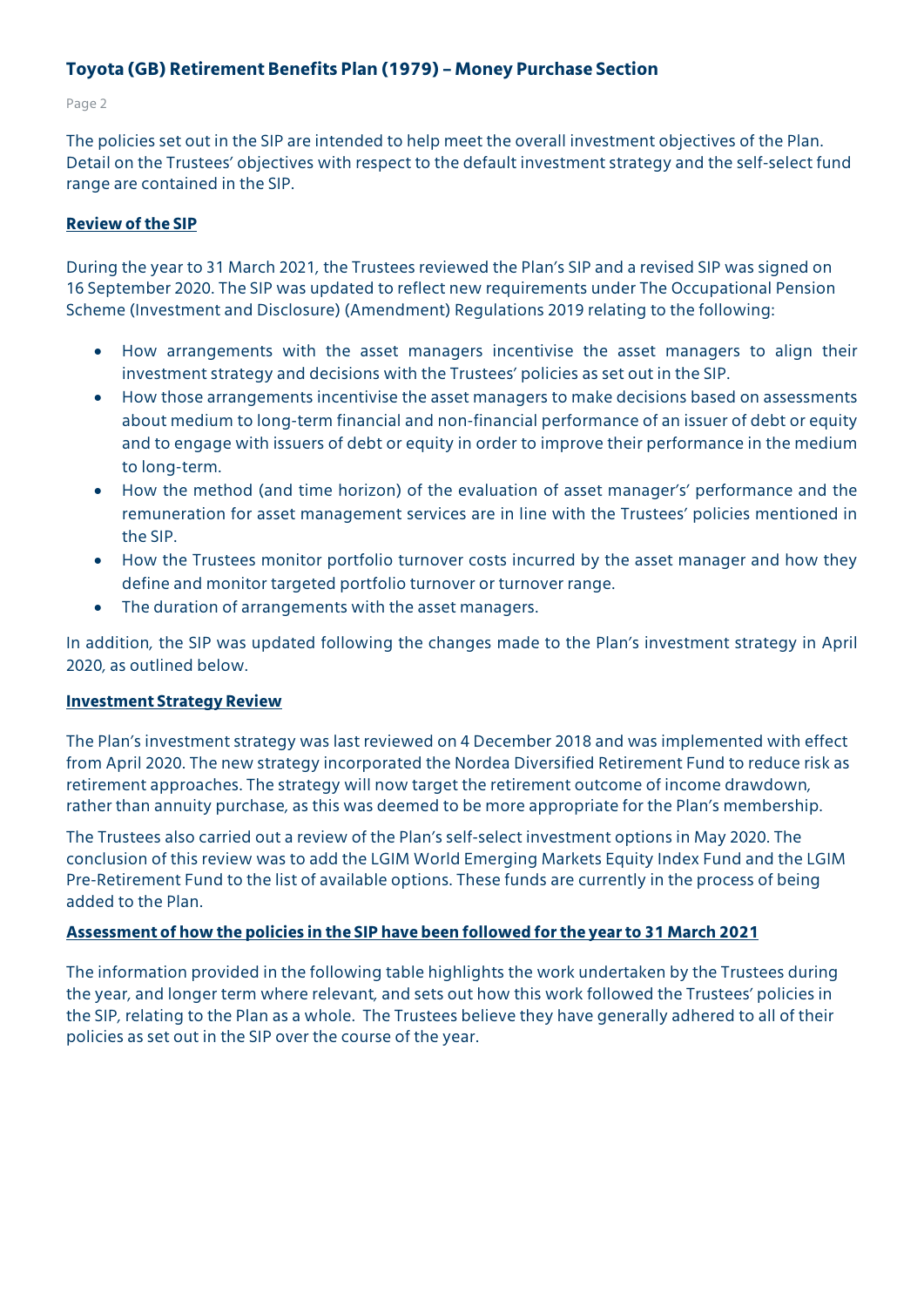

|                | <b>Requirement</b>                                                               | <b>Summary of Trustee Policy</b>                                                                                                                                                                                                                              | <b>Summary of the Plan Year to 31 March 2021</b>                                                                                                                                                                                                                                                                                                                                                                 |
|----------------|----------------------------------------------------------------------------------|---------------------------------------------------------------------------------------------------------------------------------------------------------------------------------------------------------------------------------------------------------------|------------------------------------------------------------------------------------------------------------------------------------------------------------------------------------------------------------------------------------------------------------------------------------------------------------------------------------------------------------------------------------------------------------------|
|                | Securing compliance with the<br>legal requirements about<br>choosing investments | The Statement has been prepared by the<br>Trustees of the Plan in accordance with<br>Section 35 of the Pensions Act 1995, as<br>amended, and its attendant Regulations.                                                                                       | The Trustees last received formal Section 36 advice from<br>their Investment Consultant on 4 December 2018 regarding<br>the changes to the default investment strategy. These<br>changes were implemented in April 2020.                                                                                                                                                                                         |
|                |                                                                                  | The Trustees have obtained and considered<br>written advice from a suitably qualified<br>individual whom they believe to have a<br>degree of knowledge and experience that is<br>appropriate for the management of the<br>Plan's investments<br>SIP Section 1 | In addition, the Trustees also carried out a review of the<br>Plan's self-select investment options in May 2020. The<br>Investment Consultant gave formal advice and<br>recommended to add the LGIM World Emerging Markets<br>Equity Index Fund and the LGIM Pre-Retirement Fund to the<br>list of available options. These funds are currently in the<br>process of being added to the Plan.                    |
| $\overline{2}$ | Types of investments to be<br>held                                               | The Trustees are permitted to invest across a<br>wide range of asset classes including<br>developed market equities, index-linked<br>gilts, gilts and money market instruments.<br>All of the funds in which the Plan invests are<br>pooled and unitised.     | During the period covered by this statement, the new<br>default investment strategy was implemented. This included<br>adding a Diversified Growth Fund (DGF) managed by<br>Nordea to both the default strategy and self-select options.<br>The LGIM World Emerging Markets Equity Index Fund and<br>the LGIM Pre-Retirement Fund are currently in the process of<br>being added to the Plan's self-select range. |
|                |                                                                                  | <b>SIP Section 3</b>                                                                                                                                                                                                                                          | The Nordea fund added to the default is actively managed.<br>As part of the investment strategy review, the Trustees<br>reviewed this fund in detail, including its merits versus a<br>passive strategy, and concluded it was suitable for inclusion<br>in the default. This policy will be updated to reflect this<br>decision.                                                                                 |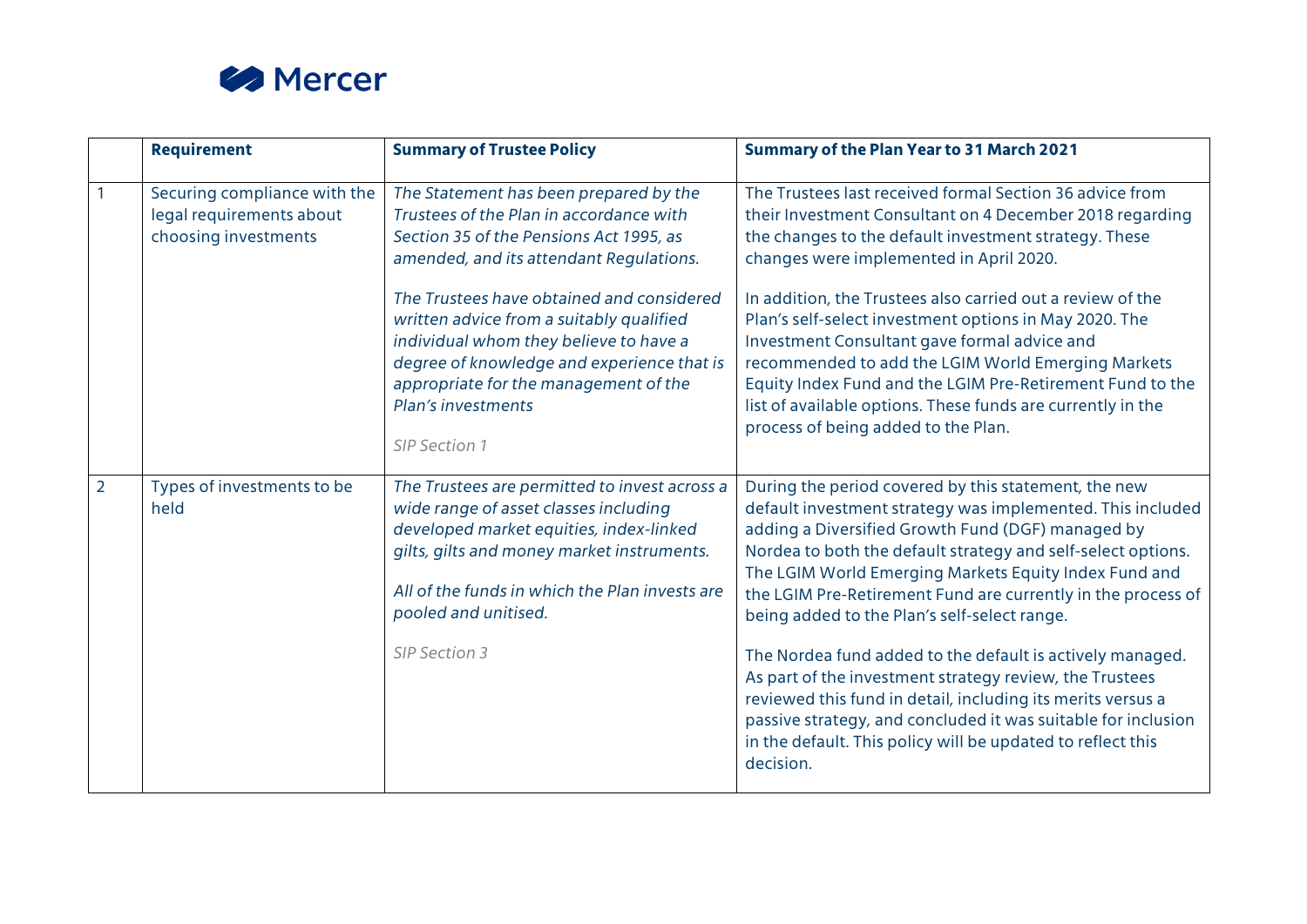|   |                                                                               |                                                                                                                                                                                                                                                                                                                                                                                                                                                  | The Trustees continue to offer a range of self-select fund<br>options to members across a range of asset classes.<br>The Trustees will review the investment approach from time<br>to time (at least triennially), and make changes as and when<br>it is considered appropriate. The fund range and default<br>investment strategy are reviewed on at least a triennial<br>basis.                                                                                                                                                                                                                                                                   |
|---|-------------------------------------------------------------------------------|--------------------------------------------------------------------------------------------------------------------------------------------------------------------------------------------------------------------------------------------------------------------------------------------------------------------------------------------------------------------------------------------------------------------------------------------------|-----------------------------------------------------------------------------------------------------------------------------------------------------------------------------------------------------------------------------------------------------------------------------------------------------------------------------------------------------------------------------------------------------------------------------------------------------------------------------------------------------------------------------------------------------------------------------------------------------------------------------------------------------|
| 3 | The balance between<br>different kinds of investments                         | The Trustees have explicitly considered the<br>trade-off between risk and expected returns<br>when establishing the balance between<br>different kinds of investments.<br>When self-selecting, the balance between<br>funds and asset classes is the member's<br>decision. This balance will determine the<br>expected return on a member's assets and<br>should be related to the member's own risk<br>appetite and tolerance.<br>SIP Section 3 | The Trustees receive quarterly investment performance<br>reports which monitor the risk and return of the default<br>investment strategy.<br>The asset allocation of the default investment strategy is<br>reviewed on a triennial basis (or more frequently if<br>required). The last review concluded on 4 December 2018,<br>with changes being implemented by April 2020.<br>The LGIM World Emerging Markets Equity Index Fund and<br>the LGIM Pre-Retirement Fund are currently in the process of<br>being added to the Plan's self-select range; these funds will<br>give members greater choice when self-selecting their own<br>investments. |
| 4 | Risks, including the ways in<br>which risks are to be<br>measured and managed | The Trustees recognise that in a defined<br>contribution arrangement, members<br>assume the investment risks themselves.<br>The Trustees further recognise that<br>members are exposed to different types of<br>risk at different stages of their working<br>lifetimes. The main types of investment<br>risks are: Market Risk, Environmental, social                                                                                            | As detailed in Section 6 of the SIP, the Trustees consider<br>both quantitative and qualitative measures of risks as well as<br>how best to manage the various risks facing DC members.<br>The Trustees provide a range of investment options which<br>enable members to reflect in their selection of funds the                                                                                                                                                                                                                                                                                                                                    |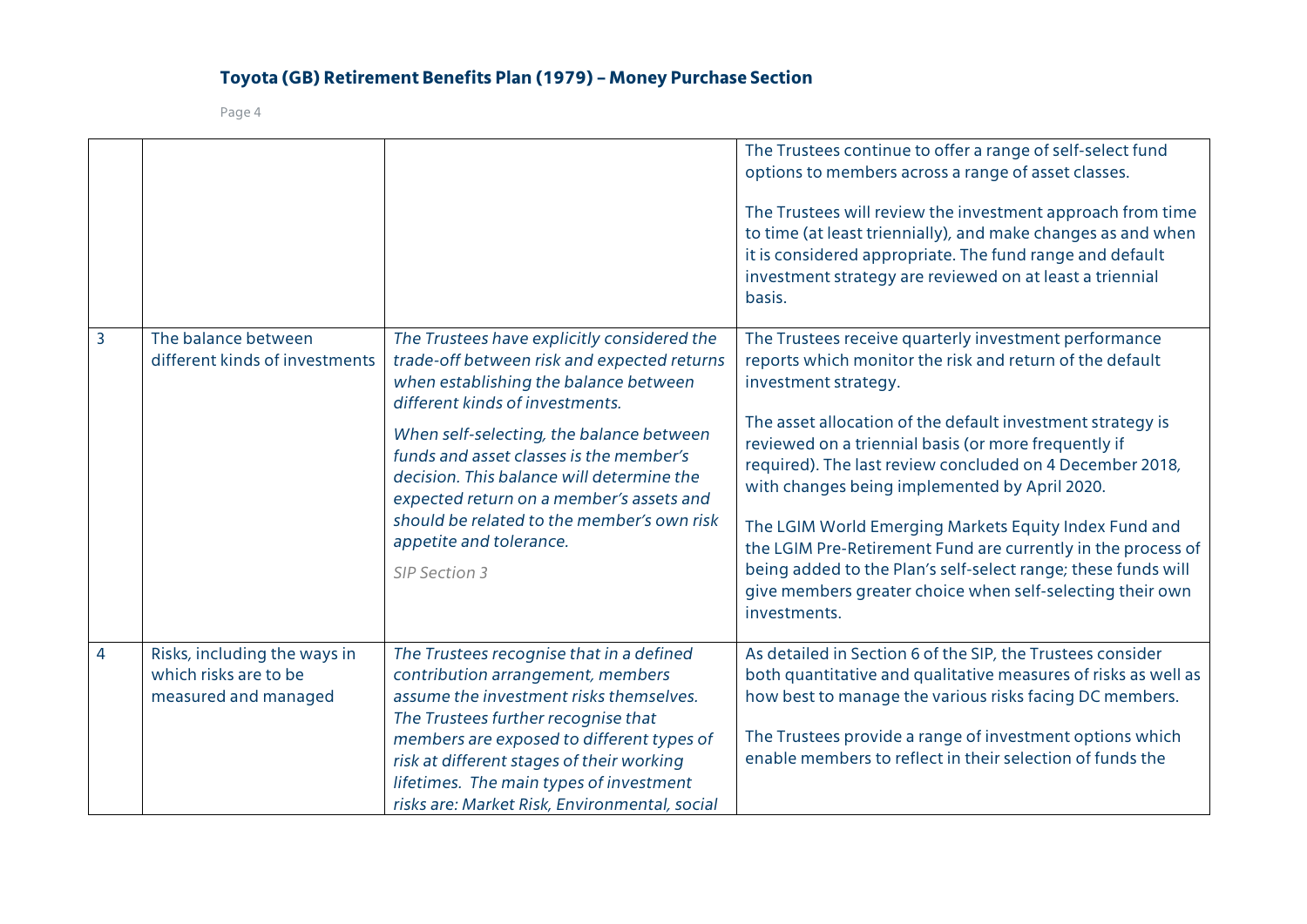|   |                                   | and governance (ESG) Risks, Manager Risk,<br>Liquidity Risk and Pension Conversion Risk.                                                                                                                                                                                                                                     | level of risk they wish to take in light of their own individual<br>circumstances.                                                                                                                                                                                                                                                                                                                                 |
|---|-----------------------------------|------------------------------------------------------------------------------------------------------------------------------------------------------------------------------------------------------------------------------------------------------------------------------------------------------------------------------|--------------------------------------------------------------------------------------------------------------------------------------------------------------------------------------------------------------------------------------------------------------------------------------------------------------------------------------------------------------------------------------------------------------------|
|   |                                   | SIP Section 6                                                                                                                                                                                                                                                                                                                | The Plan maintains a risk register of the key risks, including<br>the investment risks. This rates the impact and likelihood of<br>the risks and summarise existing mitigations and additional<br>actions.                                                                                                                                                                                                         |
| 5 | Expected return on<br>investments | When deciding on the investment options<br>available to members, the Trustees took into<br>account the expected return on such<br>investments and were mindful to offer a<br>range of funds with varying levels of<br>expected returns for members to choose<br>from.                                                        | The investment performance report is reviewed by the<br>Trustees on a quarterly basis; this includes performance<br>figures for the default investment strategy and additional<br>self-select fund choices. The investment performance report<br>includes how each investment manager is delivering against<br>their specific benchmark and target.<br>The trade-off between risk and return was considered in the |
|   |                                   | The Trustees have explicitly considered the<br>trade-off between risk and expected returns<br>when establishing the balance between<br>different kinds of investments<br>SIP Sections 3 and 4                                                                                                                                | triennial investment strategy review of December 2018 and<br>will be considered in any future strategy reviews.                                                                                                                                                                                                                                                                                                    |
| 6 | <b>Realisation of investments</b> | The funds are daily-dealt pooled investment<br>arrangements, with assets mainly invested<br>in regulated markets, and therefore should<br>be realisable at short notice, based on either<br>Trustees' or member demand. The selection,<br>retention and realisation of investments<br>within the pooled arrangements are the | All the funds used by the DC Section of the Plan continue to<br>be daily dealt pooled investment vehicles. The Trustees are<br>therefore confident that these assets can be realised at short<br>notice as required and do not have any major concerns<br>surrounding the liquidity of the Plan's investments.                                                                                                     |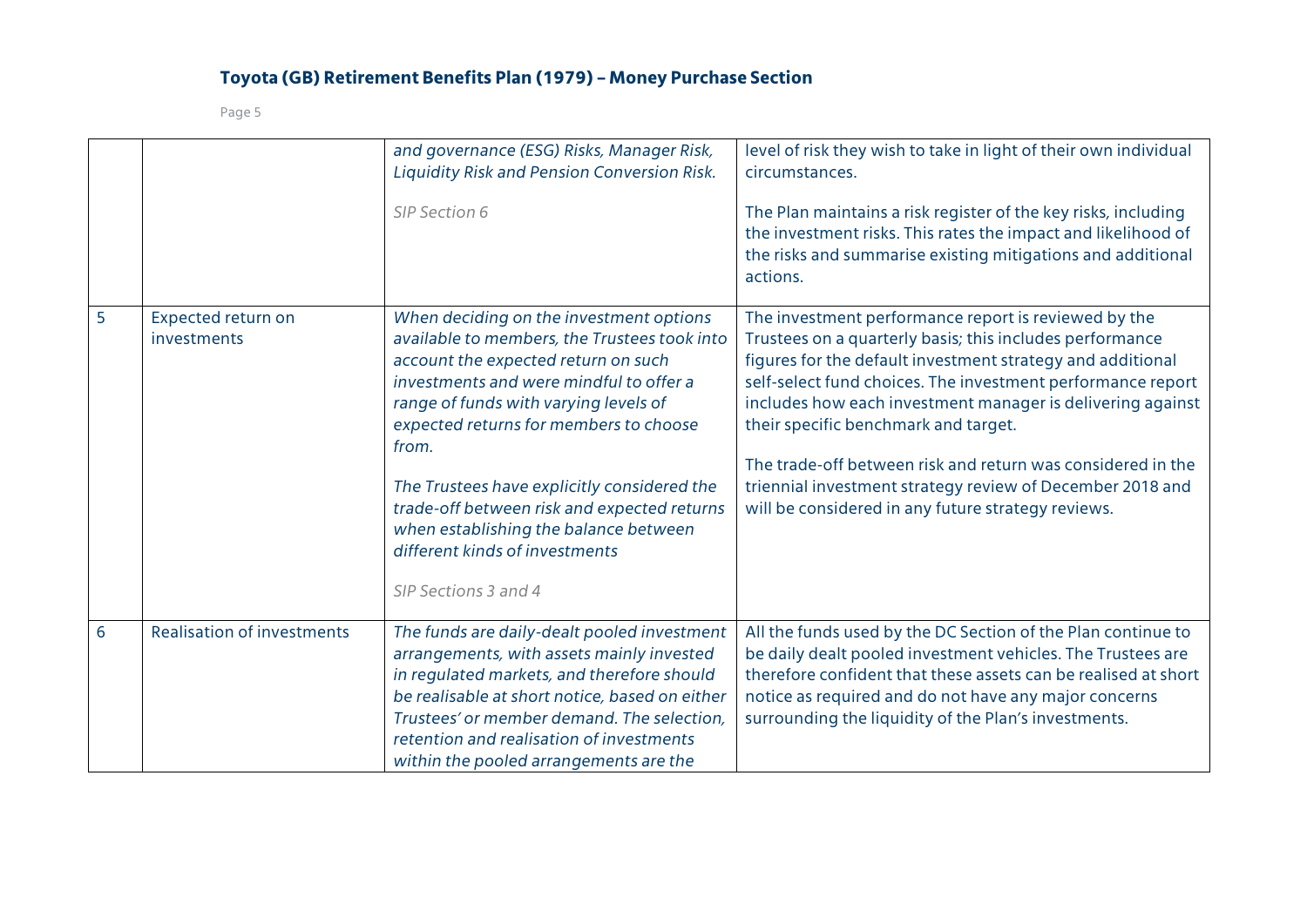|                |                                                                                                                                                                                                                                            | responsibility of the relevant investment<br>manager.<br>When it comes to realisation of investments,<br>the Trustees consider the impact of<br>transaction costs before making any<br>changes.<br>SIP Sections 1 and 6                                                                                                                                                      |                                                                                                                                                                                                                                                                                                                                                                                                                              |
|----------------|--------------------------------------------------------------------------------------------------------------------------------------------------------------------------------------------------------------------------------------------|------------------------------------------------------------------------------------------------------------------------------------------------------------------------------------------------------------------------------------------------------------------------------------------------------------------------------------------------------------------------------|------------------------------------------------------------------------------------------------------------------------------------------------------------------------------------------------------------------------------------------------------------------------------------------------------------------------------------------------------------------------------------------------------------------------------|
| $\overline{7}$ | <b>Financially material</b><br>considerations over the<br>appropriate time horizon of<br>the investments, including<br>how those considerations are<br>taken into account in the<br>selection, retention and<br>realisation of investments | The Trustees believe that Environmental,<br>Social and Corporate Governance ("ESG")<br>issues may have a material impact on<br>investment risk and return outcomes,<br>thereby affecting the performance of<br>investment portfolios and should therefore<br>be considered as part of the Plan's<br>investment process.                                                      | The majority of funds within the Plan have been assigned an<br>ESG rating by Mercer. These ratings are formally reviewed at<br>least annually and are included in the annual value for<br>members assessment. Where managers were not highly<br>rated from an ESG perspective the Trustees continue to<br>monitor these managers. When implementing a new<br>manager the Trustees consider the ESG rating of the<br>manager. |
|                |                                                                                                                                                                                                                                            | The Trustees believe that investing with a<br>manager who approaches investments in a<br>responsible way and takes account of ESG-<br>related risks will lead to better risk adjusted<br>performance results as omitting these risks<br>in investment analysis could skew the<br>results and underestimate the level of<br>overall risk being taken.<br>SIP Sections 1 and 5 | The SIP includes the Trustees' policy on ESG factors,<br>stewardship and Climate Change. This policy sets out the<br>Trustees' beliefs on ESG and climate change and the<br>processes followed by the Trustees in relation to voting<br>rights and stewardship. The Trustees keep their policies<br>under regular review with the SIP subject to review at least<br>triennially.                                             |
| 8              | The extent (if at all) to which<br>non-financial matters are                                                                                                                                                                               | The Trustees have decided not to consider<br>non-financial considerations, such as ethical                                                                                                                                                                                                                                                                                   | No proof required.                                                                                                                                                                                                                                                                                                                                                                                                           |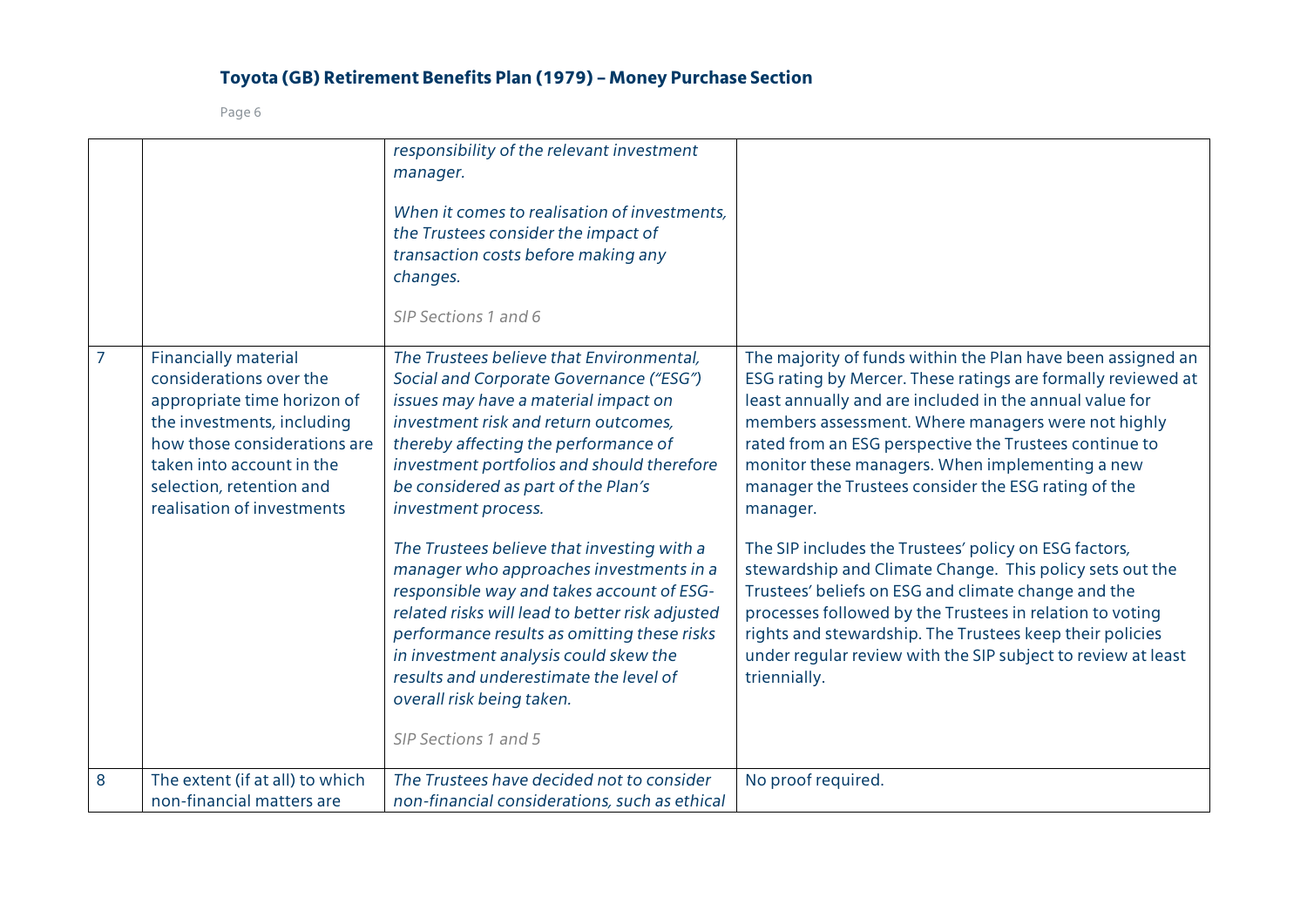|                 | taken into account in the<br>selection, retention and<br>realisation of investments                                                                                                                                                      | views, or to take members' preferences into<br>account when setting the investment<br>strategy.<br>SIP Section 5                                                                                                                                                                                                                                                                                                                                                                          |                                                                                                                                                                                                                                                                                                                                                                                                                                                                                                                                                                                                                                                              |
|-----------------|------------------------------------------------------------------------------------------------------------------------------------------------------------------------------------------------------------------------------------------|-------------------------------------------------------------------------------------------------------------------------------------------------------------------------------------------------------------------------------------------------------------------------------------------------------------------------------------------------------------------------------------------------------------------------------------------------------------------------------------------|--------------------------------------------------------------------------------------------------------------------------------------------------------------------------------------------------------------------------------------------------------------------------------------------------------------------------------------------------------------------------------------------------------------------------------------------------------------------------------------------------------------------------------------------------------------------------------------------------------------------------------------------------------------|
| 9               | The exercise of the rights<br>(including voting rights)<br>attaching to the investments                                                                                                                                                  | As the Plan invests in pooled funds via an<br>investment platform, the Trustees' scope to<br>vote on the Plan's shares directly is currently<br>limited. The Trustees' policy is to delegate<br>responsibility for engaging with, monitoring<br>investee companies and exercising voting<br>rights to the pooled fund investment<br>managers and expects the investment<br>managers to use their discretion to act in<br>the long term financial interests of investors.<br>SIP Section 5 | The Trustees have delegated the exercise of voting rights to<br>the underlying investment managers, on the basis that<br>voting power will be exercised by them with the objective of<br>preserving and enhancing long term shareholder value.<br>Accordingly, the Trustees expect the investment managers<br>to have produced written guidelines of their process and<br>practice in this regard.<br>Voting activity carried out over the last 12 months on behalf<br>of the Trustees is shown in the Appendix of this<br>Statement. Over the period covered by this Statement, the<br>Trustees have not directly challenge managers on voting<br>activity. |
| 10 <sup>°</sup> | Undertaking engagement<br>activities in respect of the<br>investments (including the<br>methods by which, and the<br>circumstances under which,<br>Trustees would monitor and<br>engage with relevant persons<br>about relevant matters) | The Trustees believe that choosing the right<br>managers who fully engage with issuers of<br>equity or debt instruments in their<br>portfolios will lead to better financial results<br>for members. The Trustees review the<br>investment managers' policies and<br>engagement activities (where applicable)<br>on an annual basis.<br><b>SIP Sections 5</b>                                                                                                                             | As the Plan invests solely in pooled funds, the Trustees<br>require their investment managers to engage with the<br>investee companies on their behalf.<br>The Trustees wish to encourage best practice in terms of<br>corporate activism. They therefore encourage their<br>investment managers to discharge their responsibilities in<br>respect of investee companies in accordance with relevant<br>legislation and codes.                                                                                                                                                                                                                               |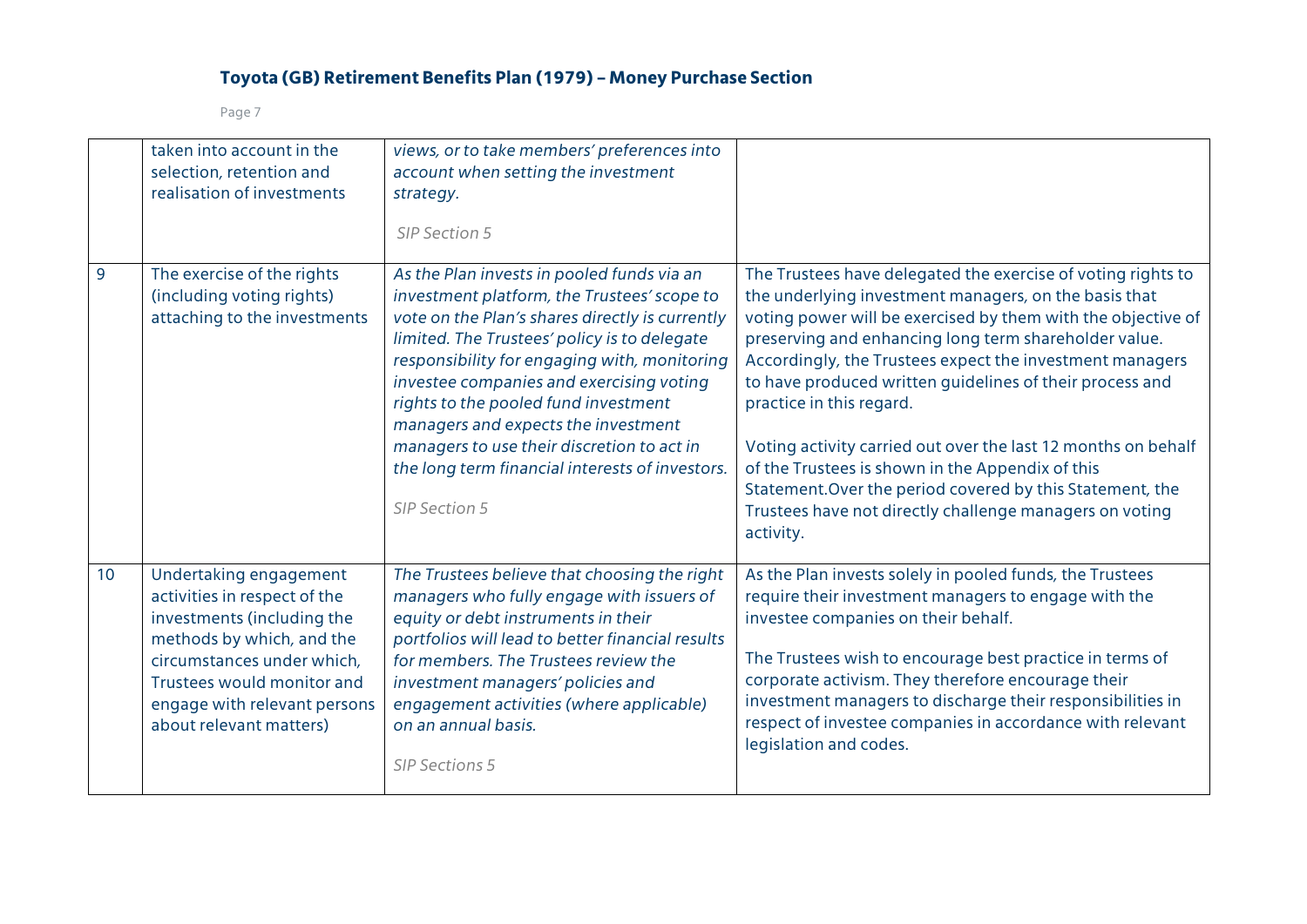|    |                                                                                                                                                                                                                                                                                                                                                                                                                                                                                                                                                                            |                                                                                                                                                                                                                                                                                                                     | Over the Plan Year, the Trustees did not directly carry out<br>any engagement activities with investment managers or<br>underlying investee companies.                                                                                                                                                                                                                                                                                                                                                                                                    |
|----|----------------------------------------------------------------------------------------------------------------------------------------------------------------------------------------------------------------------------------------------------------------------------------------------------------------------------------------------------------------------------------------------------------------------------------------------------------------------------------------------------------------------------------------------------------------------------|---------------------------------------------------------------------------------------------------------------------------------------------------------------------------------------------------------------------------------------------------------------------------------------------------------------------|-----------------------------------------------------------------------------------------------------------------------------------------------------------------------------------------------------------------------------------------------------------------------------------------------------------------------------------------------------------------------------------------------------------------------------------------------------------------------------------------------------------------------------------------------------------|
| 11 | How the arrangement with<br>Investment managers are appointed based<br>on their capabilities and, therefore, their<br>the asset manager<br>incentivises the asset<br>perceived likelihood of achieving the<br>expected return and risk characteristics<br>manager to align its<br>required for the asset class being selected<br>investment strategy and<br>decisions with the Trustees'<br>for.<br>policies required under sub-<br>SIP Section 2<br>paragraph (b) of Regulation<br>2(3) of the Occupational<br><b>Pension Schemes</b><br>(Investment) Regulations<br>2005 |                                                                                                                                                                                                                                                                                                                     | A new default investment strategy was implemented with<br>effect from April 2020. The Trustees believe that the<br>appointments with their investment managers are<br>consistent with their long-term objectives.                                                                                                                                                                                                                                                                                                                                         |
| 12 | How the arrangement<br>incentivises the asset<br>manager to make decisions<br>based on assessments about<br>medium to long-term<br>financial and non-financial<br>performance of an issuer of<br>debt or equity and to engage<br>with issuers of debt or equity<br>in order to improve their<br>performance in the medium<br>to long-term.                                                                                                                                                                                                                                 | The Trustees are long term investors and do<br>not look to change the investment<br>arrangements on a frequent basis.<br>A manager's appointment may be<br>terminated if it is no longer considered to be<br>optimal nor have a place in the default<br>investment strategy or general fund range.<br>SIP Section 2 | The Trustees receive quarterly monitoring reports on the<br>performance of the underlying investment managers from<br>its platform provider, which presents performance<br>information over 3 months, 1 year and 3 years on a net of<br>fees basis including benchmark returns.<br>The Trustees' responsibilities include assessing the quality of<br>the performance and processes of the investment managers<br>by means of regular reviews of investment returns and other<br>relevant information, in consultation with the Investment<br>Consultant. |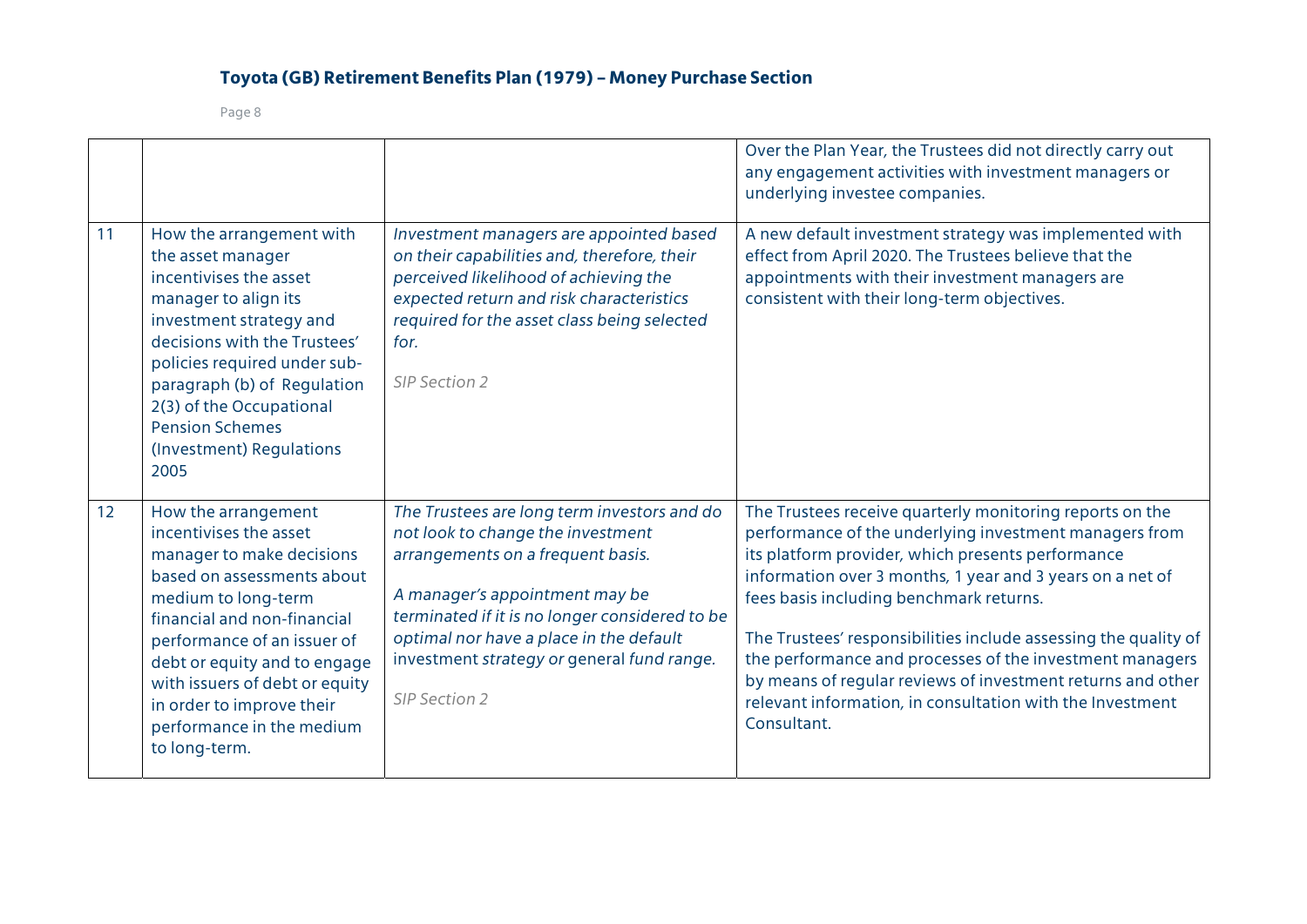|    |                                                                                                                                                                                                                                                                                                                                                                                                                             |                                                                                                                                                                                                                                                                                                                                                                                                                                                                                                                                                                                                                                                                                                                                                                                                                                | The current range of investment managers are aware that<br>their continued appointment is dependent on them<br>meeting these performance targets.                                                                                                                                                                                                                                                                                                                                                                                                                                                                                                                                                                                                                                                                                                                                                                                                                                                                                                                                                                                                                                |
|----|-----------------------------------------------------------------------------------------------------------------------------------------------------------------------------------------------------------------------------------------------------------------------------------------------------------------------------------------------------------------------------------------------------------------------------|--------------------------------------------------------------------------------------------------------------------------------------------------------------------------------------------------------------------------------------------------------------------------------------------------------------------------------------------------------------------------------------------------------------------------------------------------------------------------------------------------------------------------------------------------------------------------------------------------------------------------------------------------------------------------------------------------------------------------------------------------------------------------------------------------------------------------------|----------------------------------------------------------------------------------------------------------------------------------------------------------------------------------------------------------------------------------------------------------------------------------------------------------------------------------------------------------------------------------------------------------------------------------------------------------------------------------------------------------------------------------------------------------------------------------------------------------------------------------------------------------------------------------------------------------------------------------------------------------------------------------------------------------------------------------------------------------------------------------------------------------------------------------------------------------------------------------------------------------------------------------------------------------------------------------------------------------------------------------------------------------------------------------|
| 13 | How the method (and time<br>horizon) of the evaluation of<br>the asset manager's<br>performance and the<br>remuneration for asset<br>management services are in<br>line with the Trustees'<br>policies required under sub-<br>paragraph (b) of Regulation<br>2(3) of the Occupational<br><b>Pension Schemes</b><br>(Investment) Regulations<br>2005 [concerning the matters<br>described in rows 2-8 of this<br>Statement]. | The Trustees are long term investors and do<br>not look to change the investment<br>arrangements on a frequent basis.<br>Investment managers are remunerated by<br>ad valorem charges based on the value of<br>the assets that they manage on behalf of the<br>Plan.<br>The Trustees receive quarterly monitoring<br>reports on the performance of the<br>underlying investment managers from<br>Mobius Life Limited, which presents<br>performance information over 3 months, 1<br>year and 3 years. The reports show the<br>absolute performance (discrete and<br>calendar year, over the relevant time period)<br>on a net of fees basis. It also provides returns<br>of market indices so that these can also be<br>used to help inform the assessment of the<br>underlying managers' performance.<br>SIP Sections 2 and 7 | The Trustees have considered the long term investment<br>performance of the investment managers on a quarterly<br>basis, as well as their Investment Consultant's views of the<br>investment manager, and is comfortable that the longer<br>term performance and forward-looking capabilities<br>remained suitable.<br>The remuneration for investment managers used by the Plan<br>is based on assets under management; the levels of these<br>fees are reviewed annually as part of the annual value for<br>money assessment to ensure they continue to represent<br>value for members. If performance is not satisfactory, the<br>Trustees will ask the fund manager to provide additional<br>rationale, and if not satisfied with this, may request further<br>action be taken, including a review of fees.<br>he Trustees are satisfied that the investment fund managers'<br>short term performance will not impact long-term goals. In<br>particular, none of the funds have performance fees in place,<br>which could encourage managers to make short term<br>investment decisions to hit their short term profit targets at<br>the expense of longer term performance. |
| 14 | How the Trustees monitor<br>portfolio turnover costs<br>incurred by the asset<br>manager, and how they                                                                                                                                                                                                                                                                                                                      | The Trustees consider portfolio turnover<br>costs as part of the annual value for<br>members assessment and asks investment<br>managers to include portfolio turnover and                                                                                                                                                                                                                                                                                                                                                                                                                                                                                                                                                                                                                                                      | Over the year covered by this Statement, the Trustees<br>considered the levels of transaction costs as part of their                                                                                                                                                                                                                                                                                                                                                                                                                                                                                                                                                                                                                                                                                                                                                                                                                                                                                                                                                                                                                                                             |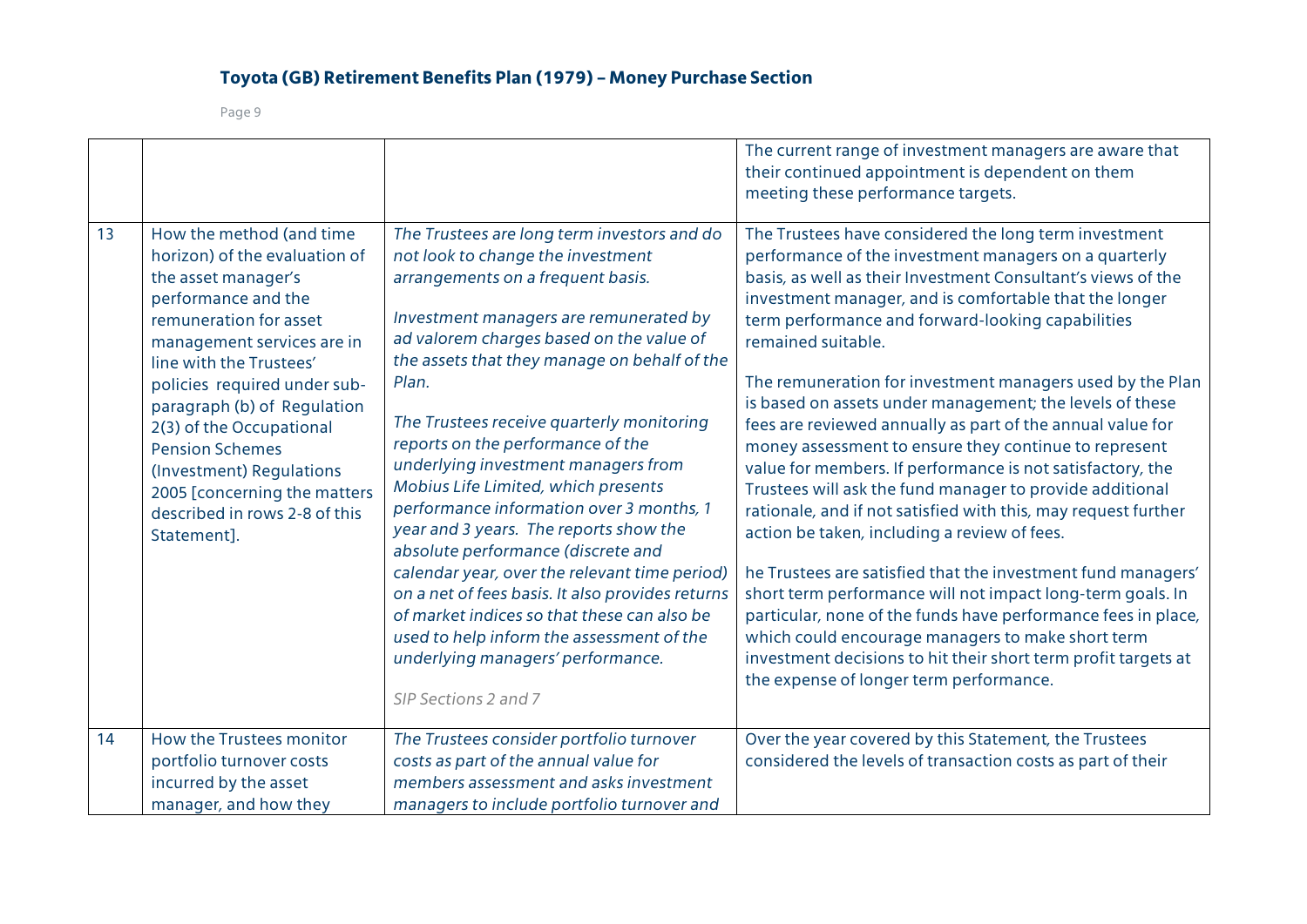|    | define and monitor targeted<br>portfolio turnover or turnover                                                                                                                                                                                                                        | turnover costs in their presentations and<br>reports to the Trustees.                                                                                                                                                                                                                                                                                     | annual Chair's Statement and value for member's<br>assessment.                                                                                                                                                                                                                                                                                                                                |  |  |  |
|----|--------------------------------------------------------------------------------------------------------------------------------------------------------------------------------------------------------------------------------------------------------------------------------------|-----------------------------------------------------------------------------------------------------------------------------------------------------------------------------------------------------------------------------------------------------------------------------------------------------------------------------------------------------------|-----------------------------------------------------------------------------------------------------------------------------------------------------------------------------------------------------------------------------------------------------------------------------------------------------------------------------------------------------------------------------------------------|--|--|--|
|    | range.                                                                                                                                                                                                                                                                               | The Trustees are also aware of the<br>requirement to define and monitor targeted<br>portfolio turnover and turnover range.<br>Given that the Plan invests in a range of<br>pooled funds, many of which invest across a<br>wide range of asset classes, the Trustees do<br>not have an overall portfolio turnover target<br>for the Plan.<br>SIP Section 7 | The Trustees found that the transaction costs reported were<br>reasonable, but note the challenges in assessing these costs<br>due to the lack of an industry-wide benchmarks for such<br>transaction costs.                                                                                                                                                                                  |  |  |  |
| 15 | The duration of the<br>The Trustees are long term investors and do<br>not look to change the investment<br>arrangement with the asset<br>arrangements on a frequent basis.<br>manager.<br>All the funds are open-ended with no set<br>end date for the arrangement.<br>SIP Section 2 |                                                                                                                                                                                                                                                                                                                                                           | The investment performance of all funds is reviewed by the<br>Trustees on a quarterly basis; this includes how each<br>investment fund manager is delivering against their specific<br>targets.<br>No manager appointments were terminated over the year<br>covered by this statement (the addition of Nordea reduced<br>other holdings in the default, without terminating any<br>mandates). |  |  |  |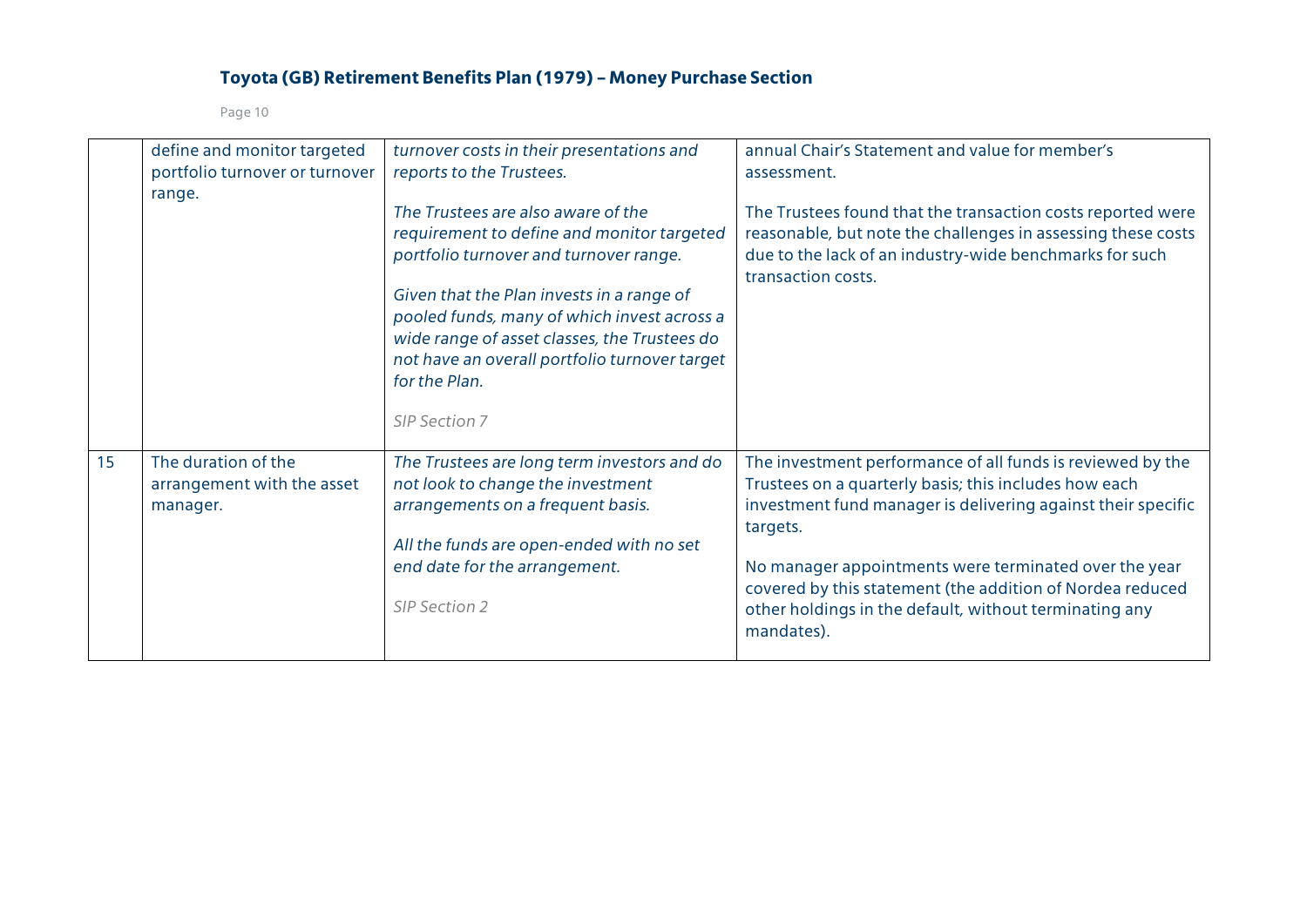Page 11

#### **Appendix: Investment Manager Voting Summary**

The Trustees' voting rights are managed by the underlying investment managers. The Trustees do not use the direct services of a proxy voter. The following funds available to members of the Plan (either as self-select funds or within the default) hold equities:

- LGIM Global Equity Fixed Weights (60:40) Index Fund
- **EXECUTE:** LGIM UK Equity Index Fund
- Nordea Diversified Return

In determining what constitutes the "most significant" votes for the Plan, the Trustees have considered the top three funds with equity holdings based on total invested assets as at 31 March 2021 which provided voting and engagement activity information, and the three votes considered most significant for each fund disclosed by the investment managers.

#### **Overview of Legal & General's (L&G) approach to voting and engagement (provided by the manager)**

#### L&G's policy on consulting with clients before voting

LGIM's voting and engagement activities are driven by ESG professionals and their assessment of the requirements in these areas seeks to achieve the best outcome for all our clients. Our voting policies are reviewed annually and take into account feedback from our clients.

Every year, LGIM holds a stakeholder roundtable event where clients and other stakeholders (civil society, academia, the private sector and fellow investors) are invited to express their views directly to the members of the Investment Stewardship team. The views expressed by attendees during this event form a key consideration as we continue to develop our voting and engagement policies and define strategic priorities in the years ahead. We also take into account client feedback received at regular meetings and/ or ad-hoc comments or enquiries."

#### L&G's process for deciding how to vote

All decisions are made by LGIM's Investment Stewardship team and in accordance with our relevant Corporate Governance & Responsible Investment and Conflicts of Interest policy documents which are reviewed annually. Each member of the team is allocated a specific sector globally so that the voting is undertaken by the same individuals who engage with the relevant company. This ensures our stewardship approach flows smoothly throughout the engagement and voting process and that engagement is fully integrated into the vote decision process, therefore sending consistent messaging to companies.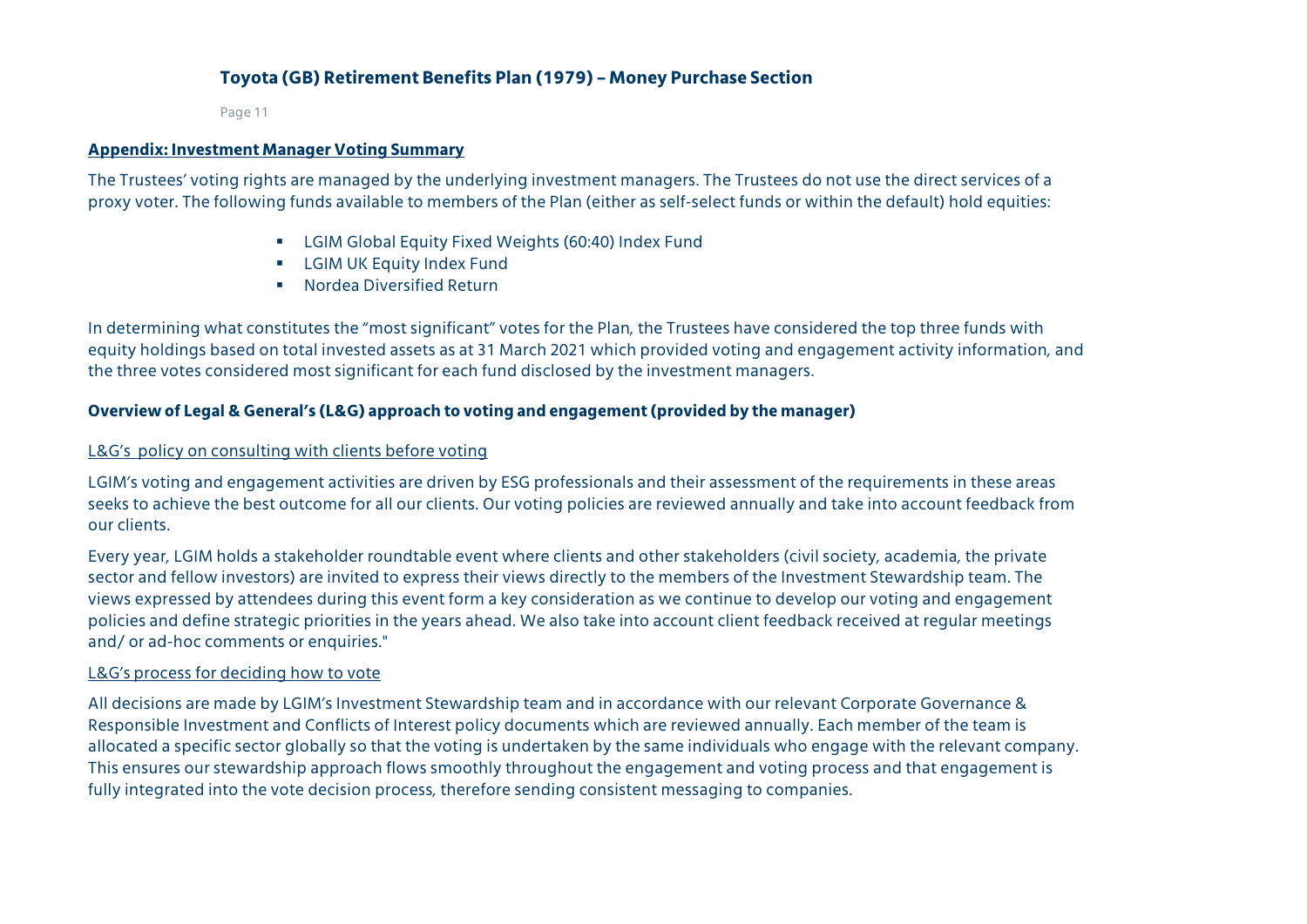Page 12

#### Proxy voting services

LGIM's Investment Stewardship team uses Institutional Shareholder Services, Inc. (ISS) 'ProxyExchange' electronic voting platform to electronically vote clients' shares. All voting decisions are made by LGIM and they do not outsource any part of the strategic decisions. To ensure their proxy provider votes in accordance with their position on ESG, LGIM have put in place a custom voting policy with specific voting instructions.

#### Processes for determining the most significant votes

In determining significant votes, LGIM's Investment Stewardship team takes into account the criteria provided by the Pensions & Lifetime Savings Association (PLSA) guidance. This includes but is not limited to:

- High profile vote which has such a degree of controversy that there is high client and/ or public scrutiny;
- Significant client interest for a vote: directly communicated by clients to the Investment Stewardship team at LGIM's annual Stakeholder roundtable event, or where we note a significant increase in requests from clients on a particular vote;
- Sanction vote as a result of a direct or collaborative engagement;
- Vote linked to an LGIM engagement campaign, in line with LGIM Investment Stewardship's 5-year ESG priority engagement themes.

#### **Overview of Nordea's approach to voting and engagement (provided by the manager)**

#### Nordea's policy on consulting with clients before voting

Nordea is a fund company with unit holders as clients and they vote based on their policy in the best interest of their unitholders. In all its activities, Nordea's funds shall act in the best interests of the customer, and act honestly, fairly and professionally.

#### Nordea's process for deciding how to vote

Nordea Funds have an aggregated voting strategy, meaning that they strive to vote for as large part of their total holdings in any given company as possible. Nordea Funds use a methodology when deciding which companies to vote in, primarily based on the value of the holding and the ownership level in the specific company. Other factors include if there are any specific ESG reason, if the company needs support or if they have an ongoing engagement. In companies in which Nordea Funds have a very limited opportunity to enact changes, or if unable to efficiently utilize shareholder rights, Nordea Funds might choose not to vote or engage.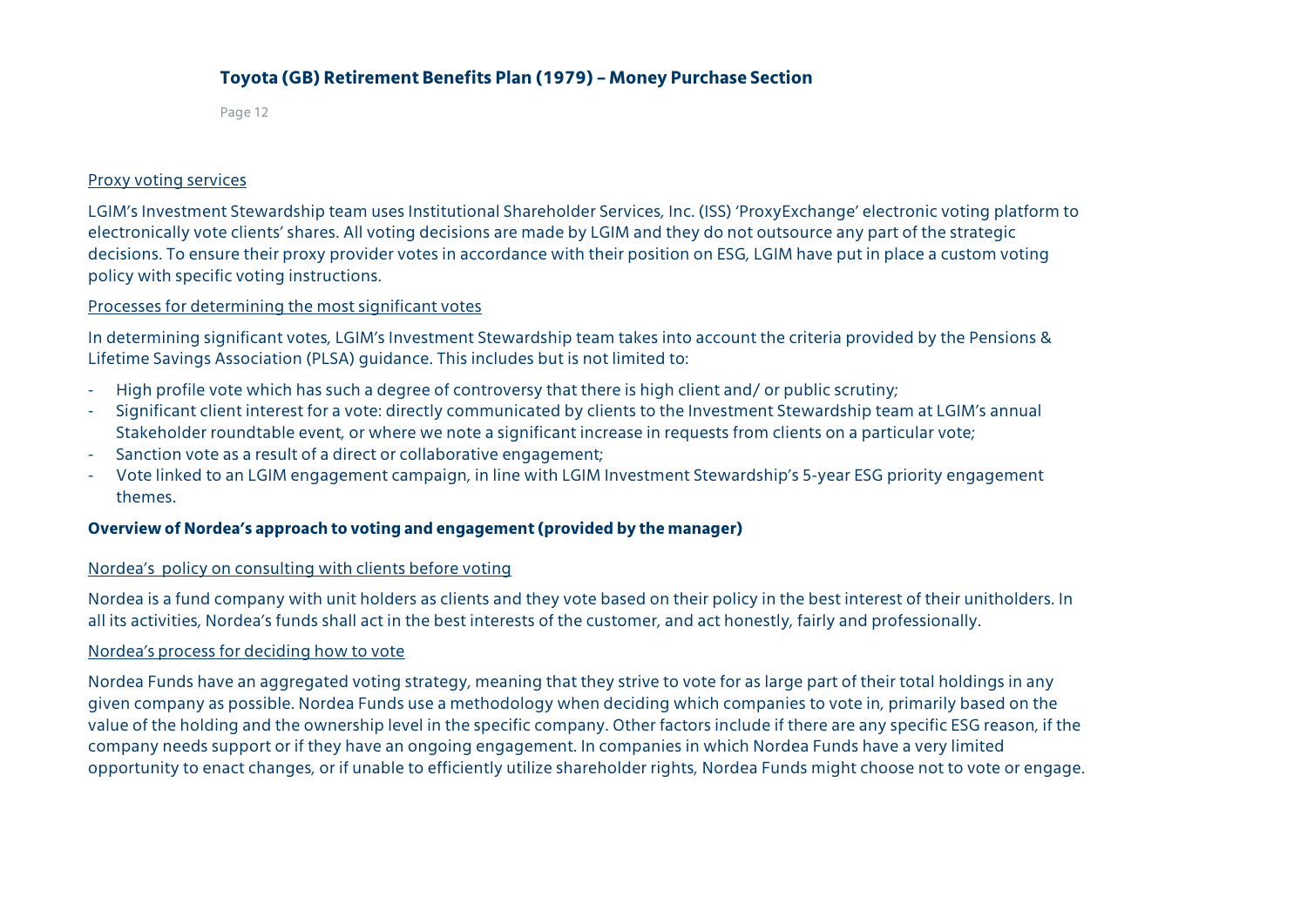Page 13

Nordea's Corporate Governance Principles define how they act in corporate governance-related matters and set the rules for which strategies apply and how the voting of the shares owned by the funds shall take place. A Corporate Governance Committee has been set up in order to ensure appropriate handling of the corporate-governance matters, and the operational responsibility rests with the Corporate Governance Function (outside the Responsible Investments organization). However, the Corporate Governance function and Nordea's in-house RI team work closely and representatives from the RI team coordinate the work between the two functions.

Assessment of shareholder ESG proposals is made on a case-by-case basis. This assessment analyses the relevance and adequacy of the requests - i.e., whether approval of the resolution supports better company's practices or shareholder value, whether the company's current stance on the topic is likely to have negative effects in terms of litigation and reputational damage and whether the company has already put appropriate action in place to respond to the issue contained in the resolution.

Generally, their line is to support proposals aiming to protect or enhance long term shareholder value creation, to improve transparency on material ESG issues and to address material ESG risks that have emerged. On climate proposals that require companies to disclose information about its governance, strategy, risk management and targets related to climate-related risks, Nordea Funds will generally be positive. Their voting power will be used in cases of company's failure to appropriately manage or mitigate ESG risks or when there is a lack of sustainability reporting in the company's public documents.

Looking at the 2021 voting season, they have decided to massively scale up their voting to cover a majority of all voting activities, and as a result they have decided to contract ISS to vote on some of their minor holdings as per their policy. Their Corporate Governance unit will oversee this activity.

#### Proxy voting services

Nordea's proxy voting is supported by two external vendors (Institutional Shareholder Services and Nordic Investor Services – henceforth "ISS" and "NIS") to facilitate the proxy voting, execution and to provide analytic input. Specifically, they rely on ISS for proxy voting, execution as well as research, while NIS is mainly used for analysis.

The contrast in the services – ISS is a global player with international reach and practices, while NIS is a small niche player whose best practices are much in line with our own, gives them a broad palette of input which is very valuable in the evolution of their own Corporate Governance principles.

Normally, every vote they cast is considered individually on the background of our bespoke voting policy, which they have developed in-house based on their own principles. But, as they have decided to massively scale up their voting to cover a majority of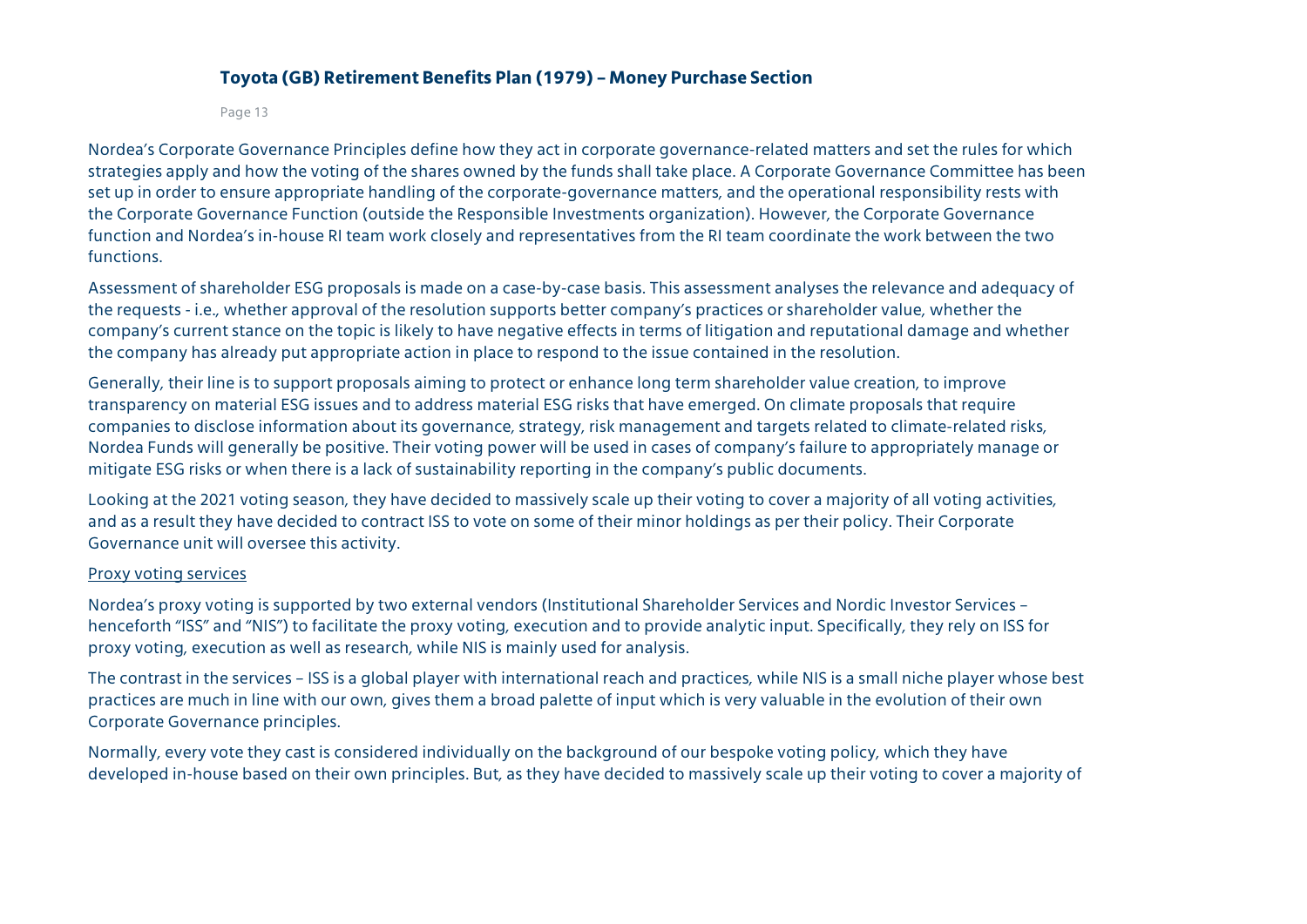Page 14

all voting activities, for 2021 they have decided to contract ISS to vote on some of their minor holdings as per their policy. Nordea's Corporate Governance unit oversees all voting activity.

#### Processes for determining the most significant votes

Significant votes are those that are severely against Nordea's principles, and where they feel they need to enact change in the company. The process stems from first identifying the most important holdings, based on size of ownership, size of holding, ESG reasons, or any other special reason. From there, they benchmark the proposals versus their policy.

#### **Voting Summary**

|                | <b>Fund</b>         |                 |                    |                         | <b>Most significant votes</b> |             |       |                                                                 |
|----------------|---------------------|-----------------|--------------------|-------------------------|-------------------------------|-------------|-------|-----------------------------------------------------------------|
| <b>Manager</b> |                     | <b>Total</b>    | <b>Total</b>       | % Voted<br>% votes with | % votes against               | % abstained |       |                                                                 |
|                |                     | <b>Meetings</b> | <b>Resolutions</b> | on                      | management                    | management  | votes |                                                                 |
|                |                     |                 |                    |                         |                               |             |       | Vote example 1                                                  |
|                |                     |                 |                    |                         |                               |             |       | <b>Company: Barclays</b>                                        |
|                |                     |                 |                    |                         |                               |             |       | Date: 07/05/2020                                                |
|                |                     |                 |                    |                         |                               |             |       | <b>Resolution: Barclays' Commitment in Tackling Climate</b>     |
|                |                     |                 |                    |                         |                               |             |       | Change                                                          |
|                |                     |                 |                    |                         |                               |             |       | Vote: For                                                       |
|                |                     |                 |                    |                         |                               |             |       | <b>Rational:</b> Resolution has the backing of ShareAction      |
|                |                     |                 |                    |                         |                               |             |       | <b>Outcome: Pass</b>                                            |
|                | Global              |                 |                    |                         |                               |             |       | Vote example 2                                                  |
|                |                     |                 |                    |                         |                               |             |       | <b>Company: Procter &amp; Gamble</b>                            |
|                | <b>Equity Fixed</b> |                 |                    |                         |                               |             |       | Date: 13/10/2020                                                |
| <b>LGIM</b>    | Weights             | 3641            | 44,680             | 100%                    | 83.6%                         | 16.3%       | 0.2%  | <b>Resolution:</b> Report on effort to eliminate deforestation. |
|                | (60:40)             |                 |                    |                         |                               |             |       | Vote: For                                                       |
|                |                     |                 |                    |                         |                               |             |       | <b>Rational:</b> Deforestation is one of the key drivers of     |
|                | <b>Index Fund</b>   |                 |                    |                         |                               |             |       | climate change. Therefore, a key priority issue for LGIM        |
|                |                     |                 |                    |                         |                               |             |       | is to ensure that investee companies are not                    |
|                |                     |                 |                    |                         |                               |             |       | contributing to deforestation                                   |
|                |                     |                 |                    |                         |                               |             |       | <b>Outcome: Pass</b>                                            |
|                |                     |                 |                    |                         |                               |             |       | Vote example 3                                                  |
|                |                     |                 |                    |                         |                               |             |       | <b>Company: Cardinal Heath</b>                                  |
|                |                     |                 |                    |                         |                               |             |       | Date: 04/11/2020                                                |
|                |                     |                 |                    |                         |                               |             |       | <b>Resolution:</b> Ratify Executive Officer's compensation      |
|                |                     |                 |                    |                         |                               |             |       | <b>Vote: Against</b>                                            |